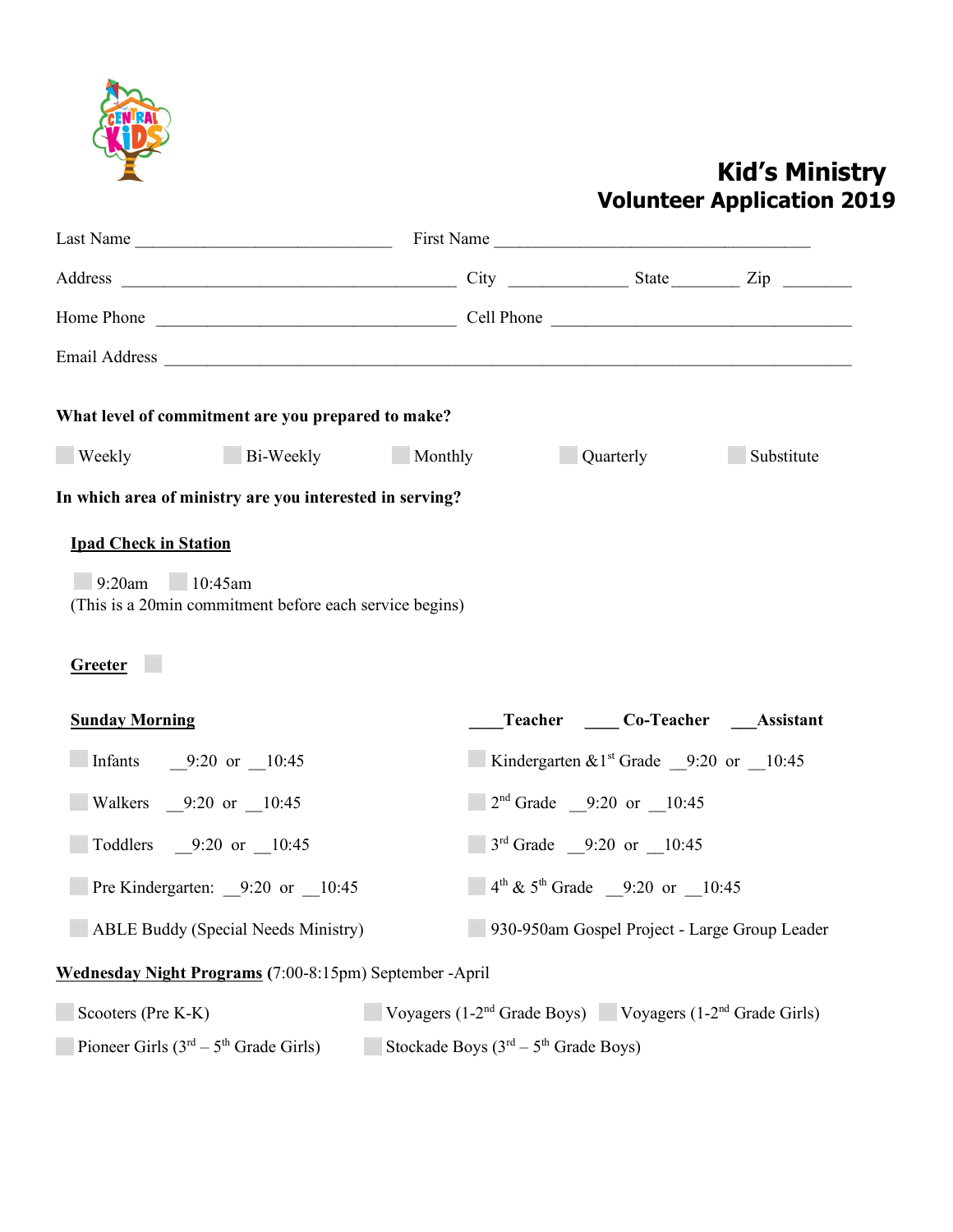**References:** Please list the names and contact info of three adults who can testify to your character and your suitability for working with children. **(NO RELATIVES PLEASE)**

| Name | <b>Relationship To</b><br>You | Phone# | Email |
|------|-------------------------------|--------|-------|
|      |                               |        |       |
|      |                               |        |       |
|      |                               |        |       |
|      |                               |        |       |
|      |                               |        |       |
|      |                               |        |       |

## **Application Questions**:

1. Approximately when you did you start attending Central? (We ask that you have been regularly attending for at least 3 months before volunteering in our Kids Ministry)

 $\mathcal{L}_\mathcal{L} = \{ \mathcal{L}_\mathcal{L} = \{ \mathcal{L}_\mathcal{L} = \{ \mathcal{L}_\mathcal{L} = \{ \mathcal{L}_\mathcal{L} = \{ \mathcal{L}_\mathcal{L} = \{ \mathcal{L}_\mathcal{L} = \{ \mathcal{L}_\mathcal{L} = \{ \mathcal{L}_\mathcal{L} = \{ \mathcal{L}_\mathcal{L} = \{ \mathcal{L}_\mathcal{L} = \{ \mathcal{L}_\mathcal{L} = \{ \mathcal{L}_\mathcal{L} = \{ \mathcal{L}_\mathcal{L} = \{ \mathcal{L}_\mathcal{$ 

 $\mathcal{L}_\mathcal{L} = \{ \mathcal{L}_\mathcal{L} = \{ \mathcal{L}_\mathcal{L} = \{ \mathcal{L}_\mathcal{L} = \{ \mathcal{L}_\mathcal{L} = \{ \mathcal{L}_\mathcal{L} = \{ \mathcal{L}_\mathcal{L} = \{ \mathcal{L}_\mathcal{L} = \{ \mathcal{L}_\mathcal{L} = \{ \mathcal{L}_\mathcal{L} = \{ \mathcal{L}_\mathcal{L} = \{ \mathcal{L}_\mathcal{L} = \{ \mathcal{L}_\mathcal{L} = \{ \mathcal{L}_\mathcal{L} = \{ \mathcal{L}_\mathcal{$ 

 $\mathcal{L}_\mathcal{L} = \{ \mathcal{L}_\mathcal{L} = \{ \mathcal{L}_\mathcal{L} = \{ \mathcal{L}_\mathcal{L} = \{ \mathcal{L}_\mathcal{L} = \{ \mathcal{L}_\mathcal{L} = \{ \mathcal{L}_\mathcal{L} = \{ \mathcal{L}_\mathcal{L} = \{ \mathcal{L}_\mathcal{L} = \{ \mathcal{L}_\mathcal{L} = \{ \mathcal{L}_\mathcal{L} = \{ \mathcal{L}_\mathcal{L} = \{ \mathcal{L}_\mathcal{L} = \{ \mathcal{L}_\mathcal{L} = \{ \mathcal{L}_\mathcal{$ 

 $\mathcal{L}_\mathcal{L} = \{ \mathcal{L}_\mathcal{L} = \{ \mathcal{L}_\mathcal{L} = \{ \mathcal{L}_\mathcal{L} = \{ \mathcal{L}_\mathcal{L} = \{ \mathcal{L}_\mathcal{L} = \{ \mathcal{L}_\mathcal{L} = \{ \mathcal{L}_\mathcal{L} = \{ \mathcal{L}_\mathcal{L} = \{ \mathcal{L}_\mathcal{L} = \{ \mathcal{L}_\mathcal{L} = \{ \mathcal{L}_\mathcal{L} = \{ \mathcal{L}_\mathcal{L} = \{ \mathcal{L}_\mathcal{L} = \{ \mathcal{L}_\mathcal{$ 

 $\mathcal{L}_\mathcal{L} = \{ \mathcal{L}_\mathcal{L} = \{ \mathcal{L}_\mathcal{L} = \{ \mathcal{L}_\mathcal{L} = \{ \mathcal{L}_\mathcal{L} = \{ \mathcal{L}_\mathcal{L} = \{ \mathcal{L}_\mathcal{L} = \{ \mathcal{L}_\mathcal{L} = \{ \mathcal{L}_\mathcal{L} = \{ \mathcal{L}_\mathcal{L} = \{ \mathcal{L}_\mathcal{L} = \{ \mathcal{L}_\mathcal{L} = \{ \mathcal{L}_\mathcal{L} = \{ \mathcal{L}_\mathcal{L} = \{ \mathcal{L}_\mathcal{$ 

\_\_\_\_\_\_\_\_\_\_\_\_\_\_\_\_\_\_\_\_\_\_\_\_\_\_\_\_\_\_\_\_\_\_\_\_\_\_\_\_\_\_\_\_\_\_\_\_\_\_\_\_\_\_\_\_\_\_\_\_\_\_\_\_\_\_\_\_\_\_\_\_\_\_\_\_\_

Approximate Date: \_\_\_\_\_\_\_\_\_\_\_\_\_\_\_\_\_ \_\_\_I am a member of Central

2. If you started attending less than 3 months ago, what church did you last attend?

3. Why are you interested in serving as a volunteer in our Central Kids Ministry?

 $\mathcal{L}_\mathcal{L} = \mathcal{L}_\mathcal{L} = \mathcal{L}_\mathcal{L} = \mathcal{L}_\mathcal{L} = \mathcal{L}_\mathcal{L} = \mathcal{L}_\mathcal{L} = \mathcal{L}_\mathcal{L} = \mathcal{L}_\mathcal{L} = \mathcal{L}_\mathcal{L} = \mathcal{L}_\mathcal{L} = \mathcal{L}_\mathcal{L} = \mathcal{L}_\mathcal{L} = \mathcal{L}_\mathcal{L} = \mathcal{L}_\mathcal{L} = \mathcal{L}_\mathcal{L} = \mathcal{L}_\mathcal{L} = \mathcal{L}_\mathcal{L}$ 

4. What experience(s) have you had in ministry with children and/or youth?

5. Are you, or have you, served on another Central volunteer team? If so, what team?  $\mathcal{L}_\text{max} = \frac{1}{2} \sum_{i=1}^{n} \frac{1}{2} \sum_{i=1}^{n} \frac{1}{2} \sum_{i=1}^{n} \frac{1}{2} \sum_{i=1}^{n} \frac{1}{2} \sum_{i=1}^{n} \frac{1}{2} \sum_{i=1}^{n} \frac{1}{2} \sum_{i=1}^{n} \frac{1}{2} \sum_{i=1}^{n} \frac{1}{2} \sum_{i=1}^{n} \frac{1}{2} \sum_{i=1}^{n} \frac{1}{2} \sum_{i=1}^{n} \frac{1}{2} \sum_{i=1}^{n} \frac{1$